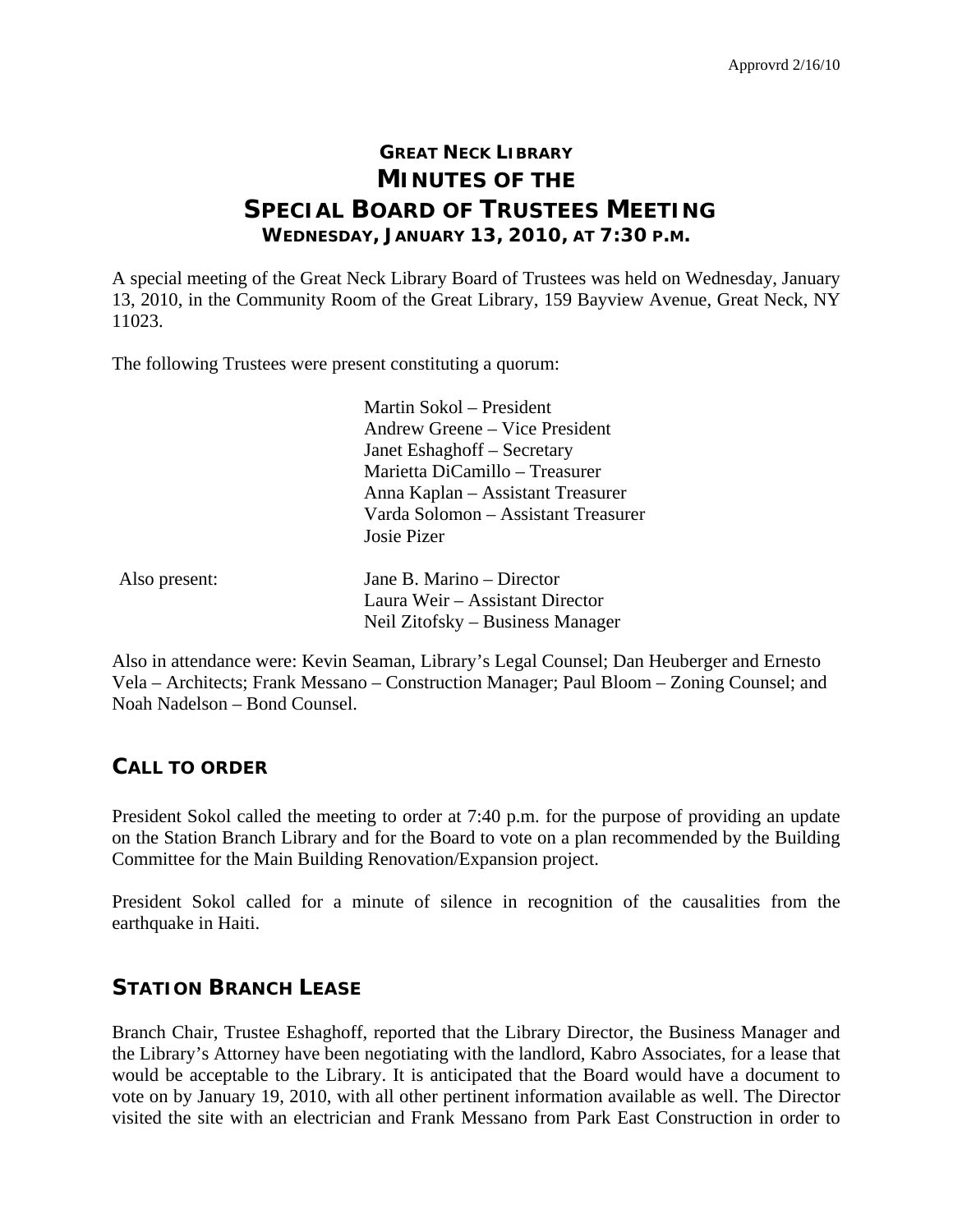estimate what the renovation and build out costs might be. The estimates should be ready for the January 19 Board meeting. The Director has also solicited proposal from DattnerArchitects for design costs for the space. Trustee Eshaghoff thanked the Village of Great Neck Plaza for being so helpful in providing site plans from their Planning Department for the Library to use.

*\_\_\_\_\_\_\_\_\_\_\_\_\_\_\_\_\_\_\_\_\_\_\_\_\_\_\_\_\_\_\_\_\_\_\_\_\_\_\_\_\_\_\_\_\_\_\_\_\_\_\_\_\_\_\_\_\_\_\_\_\_\_\_\_\_\_\_\_\_\_\_\_\_\_\_\_\_* 

The Business Manager was then asked to review the proposed operating costs for the new space.

Attorney Kevin Seaman, who represented the Library in the negotiations, also reported that he, along with the Library Director and the Business Manager, met with the landlord's attorney in Garden City. Negotiations were very close to a final agreement on a 10-year lease. Some of the essentials of this lease were fairly negotiated on behalf of the Library, for example: eight months of 'free rent' at the beginning of the lease to enable the Library to have enough time to create a plan for the development of this space; capping of pipes; removal of the kitchen equipment; and, access to two elevators – freight and regular. He is currently negotiating the annual rent and other smaller details. The landlord's attorney will be emailing the proposed lease for the Board to consider at next week's Board meeting.

Trustee Greene, along with other Trustees, expressed apprehension about the wide gap between the railings on the stairs and whether or not they were safe for kids. Discussion ensued on whether the stairs were code compliant and whether it was the landlord's responsibility to address this. Counsel pointed out that the landlord had not agreed to take down any walls or to spend any money to create a "vanilla box" but the Library could do such subject to the landlord's approval. Trustee Greene also pointed to the pronounced differences in height in the front and whether the landlord will take that wall down. Mr Heuberger said there is nothing that the restaurant had put there that cannot be taken down.

Another concern was the HVAC system comprised of six units on the roof and who is responsible for fixing or replacing if broken. Although it is standard in a lease that the utilities are in working condition when the premises are delivered, the Director will ask the company that services the Station Branch HVAC system to do an inspection. As suggested by a member of the public, Mr. David Werber, Chair of the Building Department of the Village of Saddle Rock, if the HVAC system should break in the ninth year of the lease and the Library replaces it and the landlord does not renew the lease after the  $10<sup>th</sup>$  year, there should be a pro-rata sharing of the cost built in the lease.

Counsel asked for a quick inspection to be done by next week as the landlord is becoming impatient since he has not received an answer from the Library Board in view of ongoing negotiations for several months. The landlord informed him that another tenant is waiting to rent the space so he needs an answer by next week.

Trustee Greene inquired whether the other option to stay in the space that the Branch now occupies is still alive. He was told that that option was not discussed further since the consensus was to pursue the larger space upstairs.

Mr. Heuberger stated that his understanding is that the landlord is responsible for the things in the common area, and the Library is responsible for the space within the four walls that it is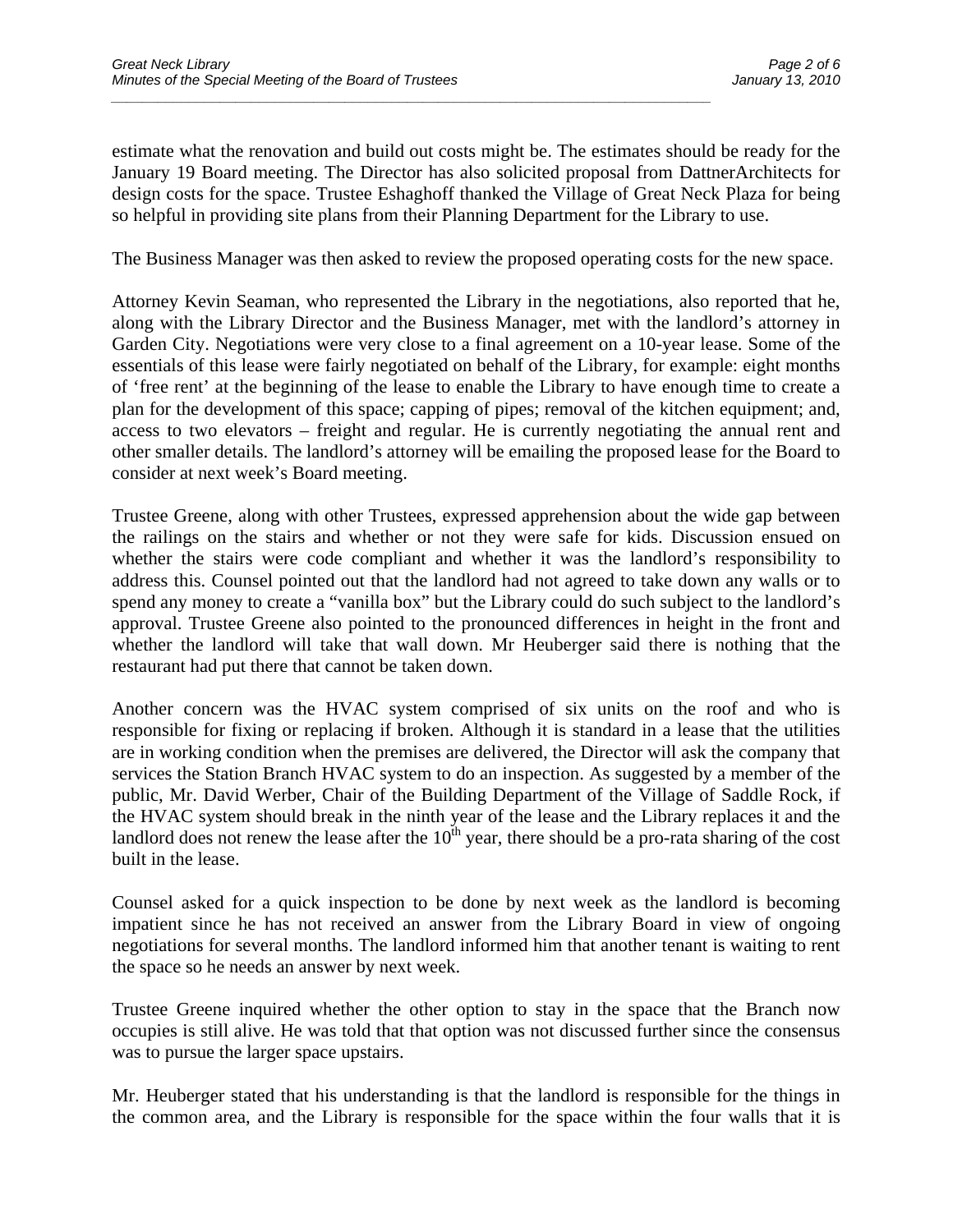leasing. Therefore, the corridors, stairs, parking lot, elevator, etc., on the landlord's property are his responsibility and the Library would be taking an unnecessary risk by repairing some of these things. From what he has seen, the railings were code compliant at the time of construction but if they were built today, they would not be. There is no legal requirement for the landlord to bring them up to today's code unless he was doing some kind of modification. If the Trustees are concerned about the stairs, they should include this in the lease negotiations.

*\_\_\_\_\_\_\_\_\_\_\_\_\_\_\_\_\_\_\_\_\_\_\_\_\_\_\_\_\_\_\_\_\_\_\_\_\_\_\_\_\_\_\_\_\_\_\_\_\_\_\_\_\_\_\_\_\_\_\_\_\_\_\_\_\_\_\_\_\_\_\_\_\_\_\_\_\_* 

Trustee Pizer referred to an email she had sent to the Trustees inquiring about appropriate language that should be in the lease and certain terms of conditions, for example, who is responsible for the alarm and the special lighting, and fire code. Mr. Seaman said the lighting is the Library's responsibility and any alarm that goes through the entire premises is the landlord's. The Library Director, in response to an inquiry about the live load for the space, stated that she had received a statement from the engineer confirming that the load bearing for the space is 150 pounds per sq. ft. which meets code requirements.

Mayor Celender, who was present at tonight's meeting, was asked if the Village of Great Neck Plaza Building Department could take a look at the space to see if it is code compliant. She did not provide a specific answer but suggested that the Library should use its own consultants and that records are available in the Building Department for checking. She also indicated that Mr. Sweeney from the Building Department is available to the Library to answer any questions, and that the Village is anxious for the Branch to stay in the Plaza. Jerry Schneiderman, Trustee of the Village of Great Neck Plaza, also added that the Village's inspectors are always on the job while the work is going on, inspecting to make sure it is up to code. Therefore, a certificate of occupancy is generally issued between three to five days.

Mr. Seaman was instructed to negotiate the contract with a cap on the maximum the Library would spend in order to get the conditional lease permit; and also, to have built in the agreement a lease renewal to which Mr. Seaman replied that the landlord was unwilling to so do so at this time because of the economic climate.

These are the issues that must be resolved before the Board can make a decision as to the relocation of the Branch:

- 1. Railing risers
- 2. Build out costs
- 3. Inspection of the HVAC and other systems
- 4. Pro-rating cost of capital improvements

The Board did not have sufficient information to vote on the future of the Station Branch at tonight's meeting. Therefore, Mr. Seaman was instructed to inform the landlord's attorney that an answer will be forthcoming as soon as possible.

*Public Comment: Mayor Leonard Samansky, Ralene Adler, Unidentified Gentleman, David Werber, Norman Rutta, Jerry Schneiderman, Daniel Nachmanoff, Michael Currie*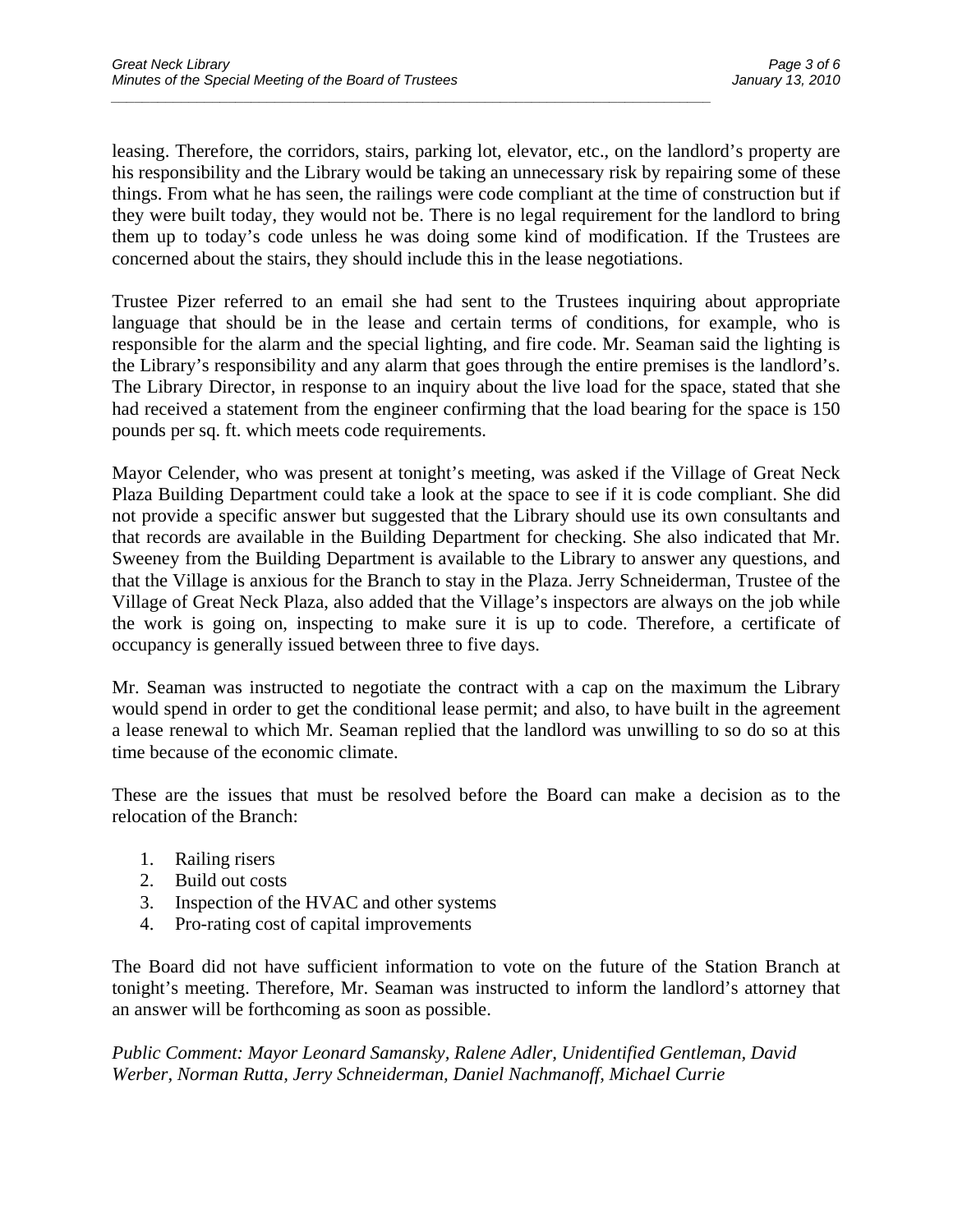# **SCHEMATIC DESIGN FOR MAIN BUILDING RENOVATION/EXPANSION PROJECT**

Trustee Greene, who is chair of the Building Committee, reported that the Building Committee met [January 7, 2010] and at that meeting there was a vote taken to recommend that the Board adopt and proceed with Plan D as presented by the architects and for the Board to proceed with all approvals and submissions necessary to obtain Town variances. He then asked the architect, Mr. Heuberger, to give an overview of the differences between Plan D and Plan C.

*\_\_\_\_\_\_\_\_\_\_\_\_\_\_\_\_\_\_\_\_\_\_\_\_\_\_\_\_\_\_\_\_\_\_\_\_\_\_\_\_\_\_\_\_\_\_\_\_\_\_\_\_\_\_\_\_\_\_\_\_\_\_\_\_\_\_\_\_\_\_\_\_\_\_\_\_\_* 

Mr Heuberger began by providing the cost of Plan D as \$22.5 million which includes soft and hard costs, along with the HVAC system. Plan D, which is 55,800 sq. ft., reduces the size by 1,200 sq. ft. mainly along the east side of the building. Most of the program reductions were taken out of the administrative areas and some from the collection equivalent to about 10,000 volumes. Some of the cost saving measures come from modifying the sky light design, reevaluation of the allowance given for FF&E (furniture, fixture & equipment) based on current market conditions and the purchasing of furniture through the NYS contract arrangement. Dattner, along with Park East, re-evaluated some of the assumptions they had made concerning contractor mark-ups, overhead profits, and construction escalation for the next three years which were made six months ago. Due to the depression in the construction market, they are justified in reducing some of the costs.

Not included in the \$22.5 million is the cost of repairing or replacing the retaining wall estimated to be \$300,000 - \$400,000 depending on the nature of repairs. The Board of Trustees had authorized a physical inspection of the retaining wall which involves drilling holes into the wall and taking some stones off in order to refine the repair costs. Mr. Heuberger stated that the reason for doing the inspection of the retaining wall is to see whether it needs to be repaired or replaced. Work had begun and will be completed in the next two to three weeks. Mention was made of the damage done to the retaining wall that day by a patron who accidentally drove her vehicle into it. The modifications from Plan C to Plan D have little impact on the rest of the site plan.

 Requirements for parking load are still the same so the parking schemes previously developed still hold. He then reviewed the three parking options: Option A leaves the parking lot pretty much the same except for eking out a few more spaces without modifying the rest of the lot. Another option added a few more spaces, cutting down some trees, restriping the current lot and bringing it up to current code. The third option would require redrawing the entire parking lot, bringing the spaces up to current code and this will take down most of the trees in the lot. In all three options, the trash dumpster will be relocated in a room inside the building on the upper level of the parking lot which would avoid a dangerous practice that is now in place. Another handicapped parking spot is added on the lower level along with the required pathways to get to the building in all three parking lot designs.

In answer to a question from a member of the public on whether or not Plan D would allow for flexibility to build a third floor in the future, the architect said that Plan D will not be built with any reinforcement for a third floor.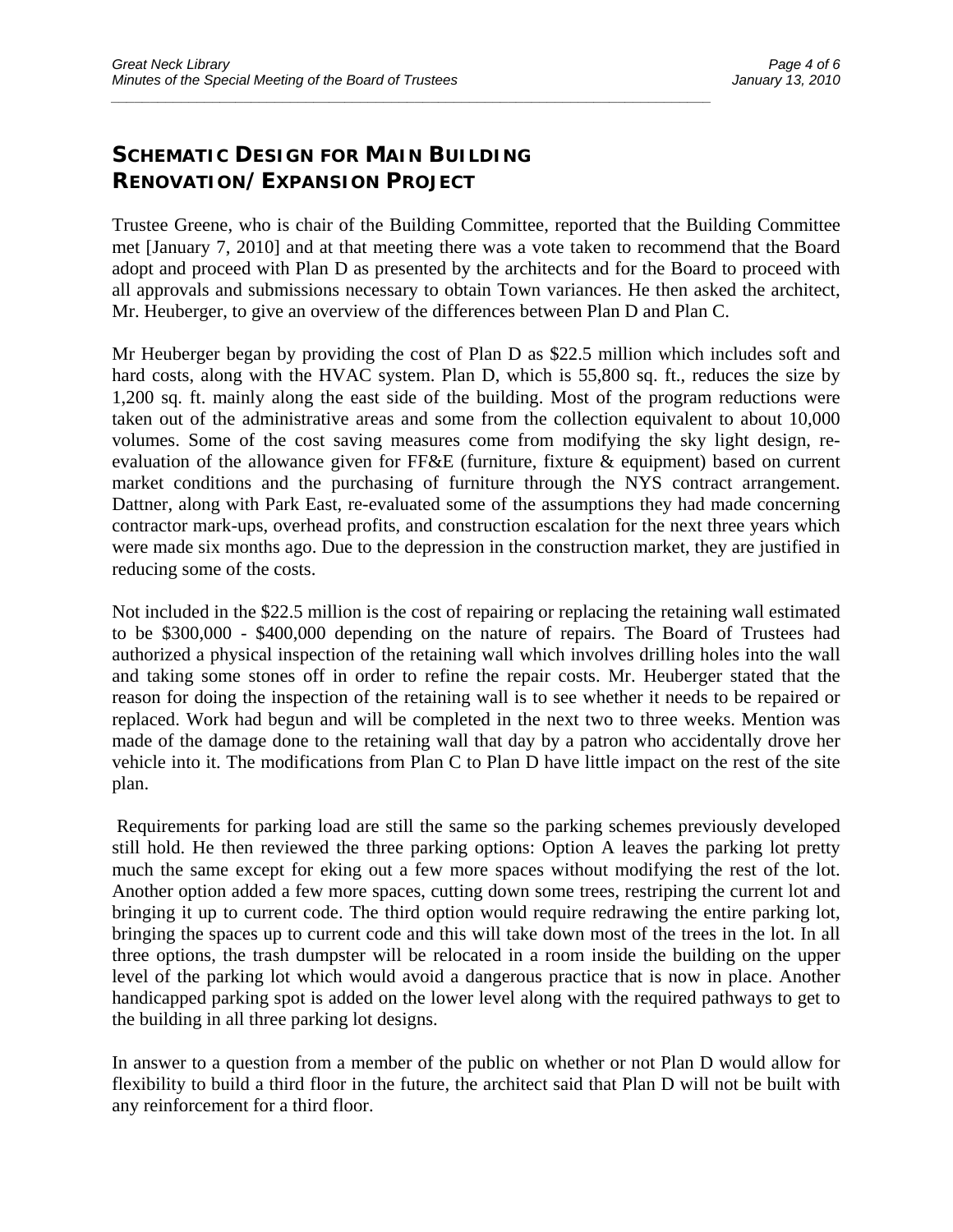Trustee Greene then summarized the consensus of the Building Committee's opinion. The vote for Plan D was unanimous and the general consensus was that Plan D preserves the functionality of the building and improves the use of the building in a more efficient way and allows for a lower budget, decreased operating cost, and the cost of financing the building. The Committee felt that this is responsive to the overwhelming sentiments expressed by members of the public to be frugal with the taxpayers' money and only spend what was absolutely necessary in order to achieve the smallest possible addition. The Committee was extremely diligent going through this with the architect and they went over every square foot of space to see if it could be decreased and a 12.2% sq. ft. decrease from Plan C was achieved. Plan D does not raise the mezzanine thus preserving the existing height on the side facing the Village of Saddle Rock which was one of the key issues raised by the Village of Saddle Rock. This plan will satisfy the needs of the Library and the community in a very cost effective way.

*\_\_\_\_\_\_\_\_\_\_\_\_\_\_\_\_\_\_\_\_\_\_\_\_\_\_\_\_\_\_\_\_\_\_\_\_\_\_\_\_\_\_\_\_\_\_\_\_\_\_\_\_\_\_\_\_\_\_\_\_\_\_\_\_\_\_\_\_\_\_\_\_\_\_\_\_\_* 

Trustee DiCamillo requested the operating cost for Plan D. She also wanted to know which parking plan will be submitted to the Town of North Hempstead with the Board approved Plan D. Since the Building Committee had not yet discussed the parking options, Chair Andrew Greene then scheduled a meeting of the Building Committee for January 19, 2010 at 7:00 p.m. at which time the Zoning Counsel will be in a better position to give a recommendation. He will also seek input from the environmental consultant. The Committee will then have a recommended parking option for the Board to vote on at the January  $19<sup>th</sup>$  Board meeting.

Noah Nadelson, Bond Counsel, when asked what the difference in cost would be between Plan A (gutting and renovating the building) and Plan D, stated that it would be \$26.31 per year on a 20 year bond at 5% interest rate for a home assessed at \$1,000,000.

Mayor Leonard Samansky stated that the Board is about to approve a plan for the building and he had offered a series of proposals to which he has only received an answer regarding the mezzanine. He is concerned about the aesthetics and parking and he would have liked to be involved in making this building project happen. Four months ago, he offered the Library onstreet parking and the Board never got back to him. He warned that if the Board should approve a plan tonight, which is a partial plan, then he would be pursuing litigation when the Library's Zoning Counsel goes before the Town Board of Zoning and Appeals. Trustee Greene promised to meet with Mayor Samansky to discuss these unresolved issues and the Board moved forward on voting on Plan D.

#### **Upon motion by Andrew Greene, seconded by Anna Kaplan and after discussion, it was,**

**RESOLVED,** that the Great Neck Library Board of Trustees approve Plan D as the design for the renovation/expansion of the Main Building; and further that DattnerArchitects and the other professionals under contract with the Library be directed to complete the necessary work to prepare for site plan approval and referendum.